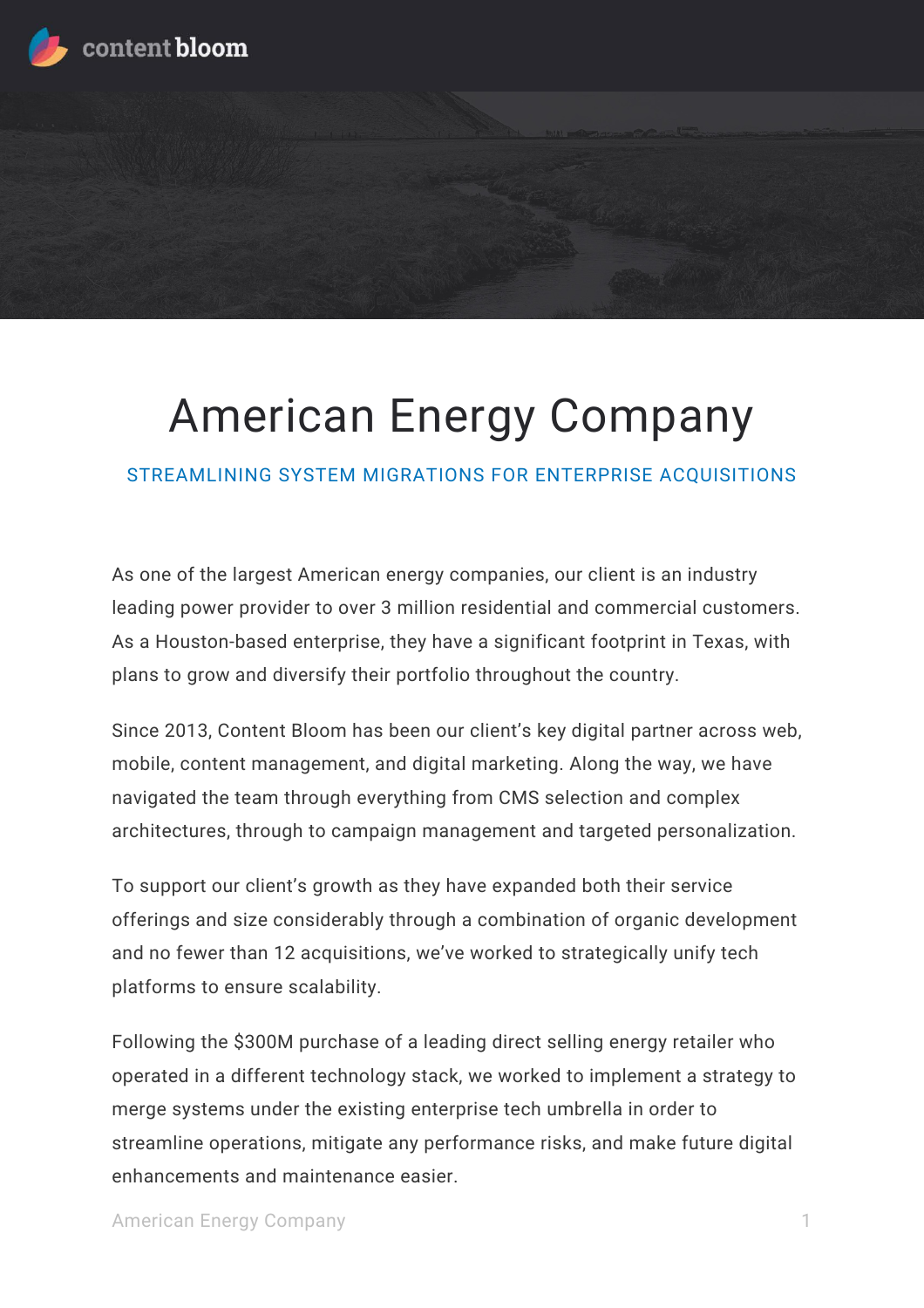# **The Challenge** Our client's website sees up to 50,000 hits per hour and utilizes more than a dozen different third-party integrations and tools, so bringing hundreds of the new retailer's webpages into our client's existing mix required both a data conversion and a data migration in one.

As such, one of the key risks in any data migration is the impact on business-as-usual activities. For an enterprise retailer in the utilities sector, this means all of their core functions – meter readings, facilitating bills, online payment, customer portals, etc. – needed to be brought into the fold without the slightest hint to their 2.9M customers that there had been any adjustments.

The risk of such a disruption is ultimately lost opportunity. If there are any hiccups in the data migration or the data conversion and the transfer does not go perfectly, our client is at risk of losing \$10,000+ for every day of downtime. It was critical that we ensure this project, as well as other business-critical plans and tasks, would not be impacted by lack of resource, nor should it slow or halt progress on BAU activities.

It should also be noted that because our client operates in a largely bilingual market, we needed to guide the data migration for both English and Spanish.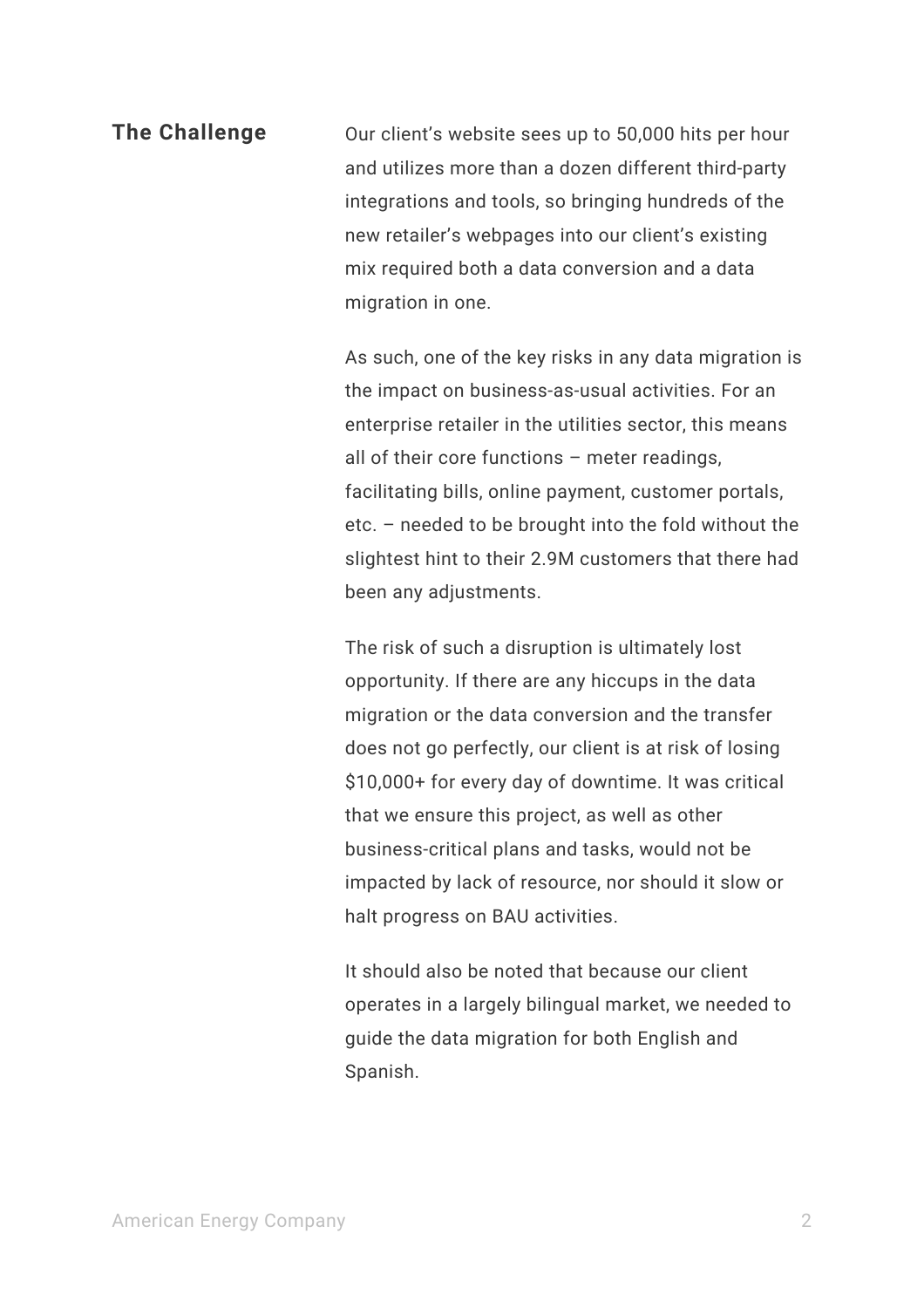#### **The Solution**

As a data conversion and data migration, not only did we migrate the new acquisition's content, media, and user data out of their platform and into our client's content management system and databases, but the entire tech stack needed to be converted to fit within the existing architecture whilst retaining the exact same look-and-feel of our client's existing pages.

This was necessary to ensure website visitors receive that seamless, uninterrupted experience while we migrate and convert the infrastructure, coding logic, and third-party integrations.

The key components of the project included:

- a complete migration to our client's enterprise content management system
- a migration from cloud hosting to on premise hosting
- a data conversion of their coding language from .Net to Java
- a rewiring of their backend services to obtain data from new endpoints

Our client provides both a responsive desktop website to engage with customers, as well as a native phone app. In these cases, we believe managing content centrally is most beneficial because that content can then be pulled from one source and reused through both channels, reducing effort and delivering consistency in branding and messaging.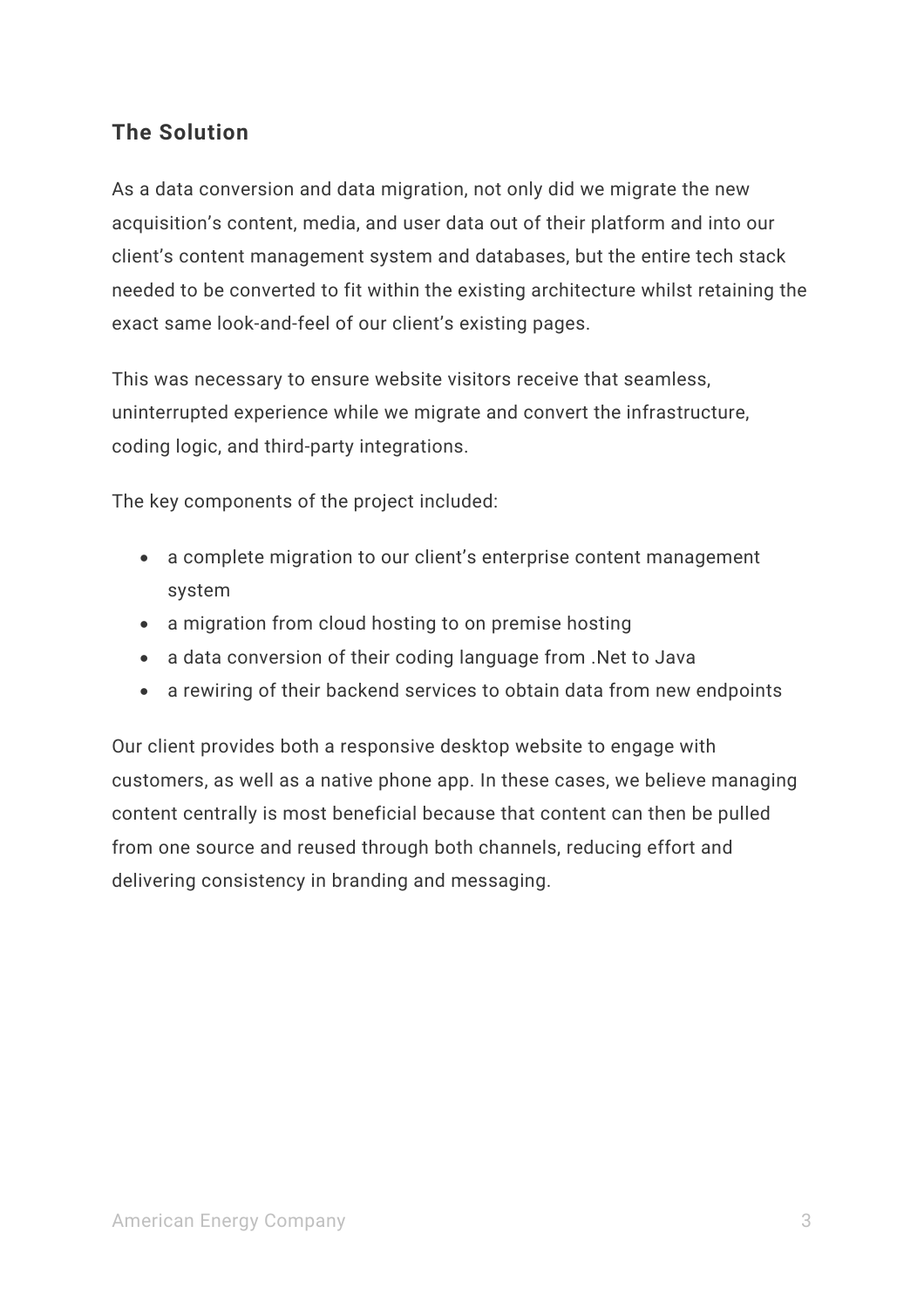Though we were brought in to lead the technical implementation, by immersing ourselves in our client's business objectives and project goals, we had the full breadth understanding necessary to fully support the project on multiple fronts.

The Content Bloom team was heavily involved and influenced a number of decisions along with the client's business strategy team, working alongside stakeholders to ensure the successful delivery and future scalability of the project.

By integrating Content Bloom into the project setup, our client's DevOps processes continued running smoothly, while we handled the data migration quickly and efficiently.

In making the client team aware of the effort and capabilities of their new tech stack, we managed the solution implementation and empowered our client's internal teams to achieve the best-quality outcome and fastest time-to-market. This included knowledge transfer sessions followed up with documentation to provide the smoothest possible handover.

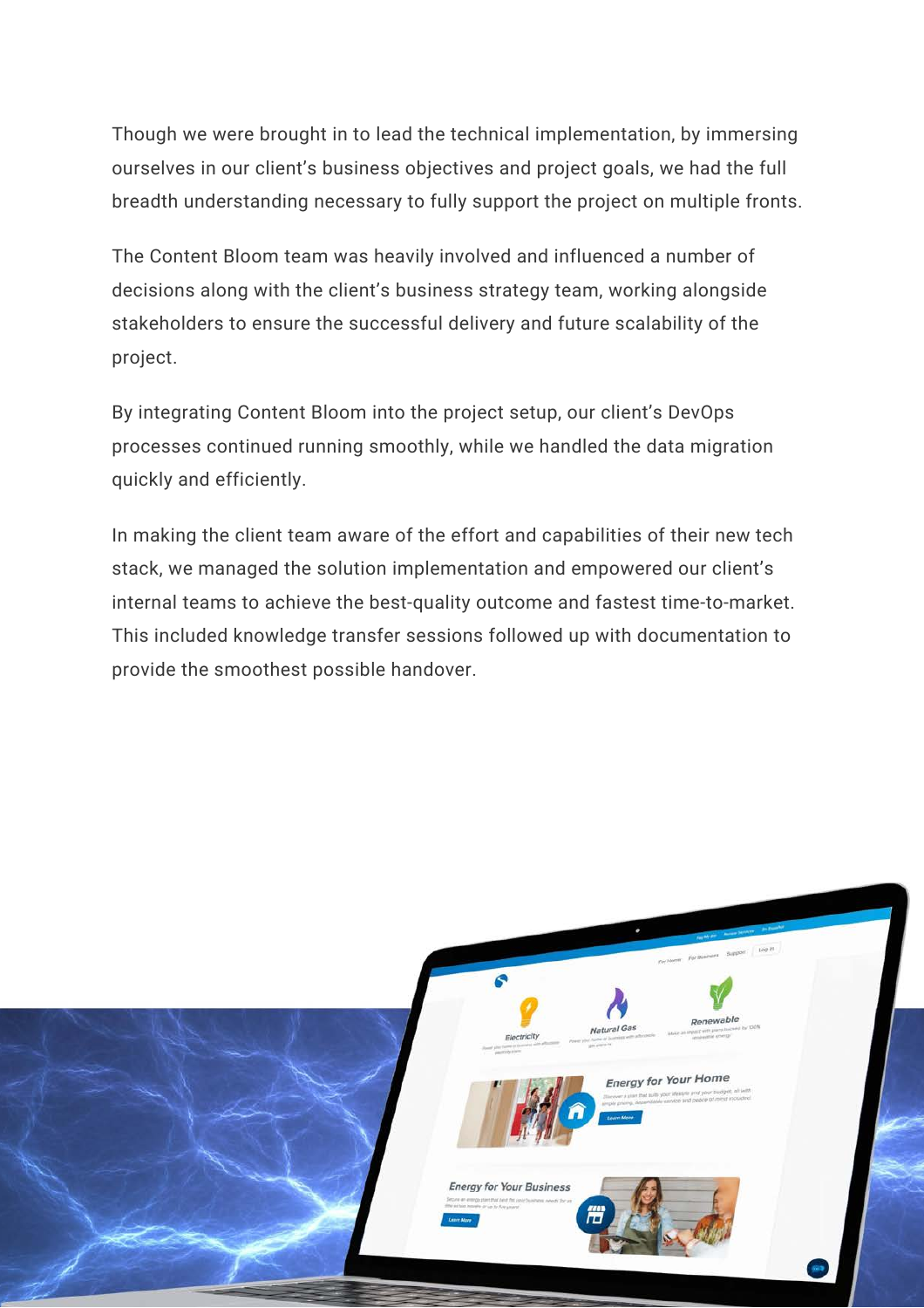#### **The Impact**

With 500+ webpages converted and migrated, and their core business functionalities and third-party integrations successfully unified under our client's tech umbrella, their retail footprint has increased by more than 20%, ultimately adding about \$65 million in annual raw earnings to our client's ledger.

Additionally, there were immediate improvements in five key areas:

| <b>Zero Downtime</b>         | To guarantee a seamless go-live and minimize any      |
|------------------------------|-------------------------------------------------------|
|                              | risk of lost opportunity or poor customer             |
|                              | satisfaction, we made sure the final website was      |
|                              | available, tested, and signed-off before releasing it |
|                              | to the public. Our extensive experience in data       |
|                              | migrations has allowed us some additional tricks      |
|                              | to ensure the final switchover caused absolutely      |
|                              | zero downtime to our client's sites.                  |
|                              |                                                       |
|                              |                                                       |
| <b>Cost Efficiency</b>       | In consolidating the number of technologies, and      |
|                              | software being used, we are able to provide a great   |
|                              | deal of savings in areas like infrastructure setup    |
|                              | and costs by leveraging the existing licenses. This   |
|                              | also reduces the impact of the acquisition on IT by   |
|                              | not having to maintain separate environments.         |
|                              |                                                       |
| <b>Faster Time to Market</b> | By making use of the same core framework when         |
|                              | migrating, our teams were able to reuse proven        |
|                              | elements (code, framework, architecture, and          |
|                              | content) to achieve faster time to completion with    |
|                              | a high-quality deliverable.                           |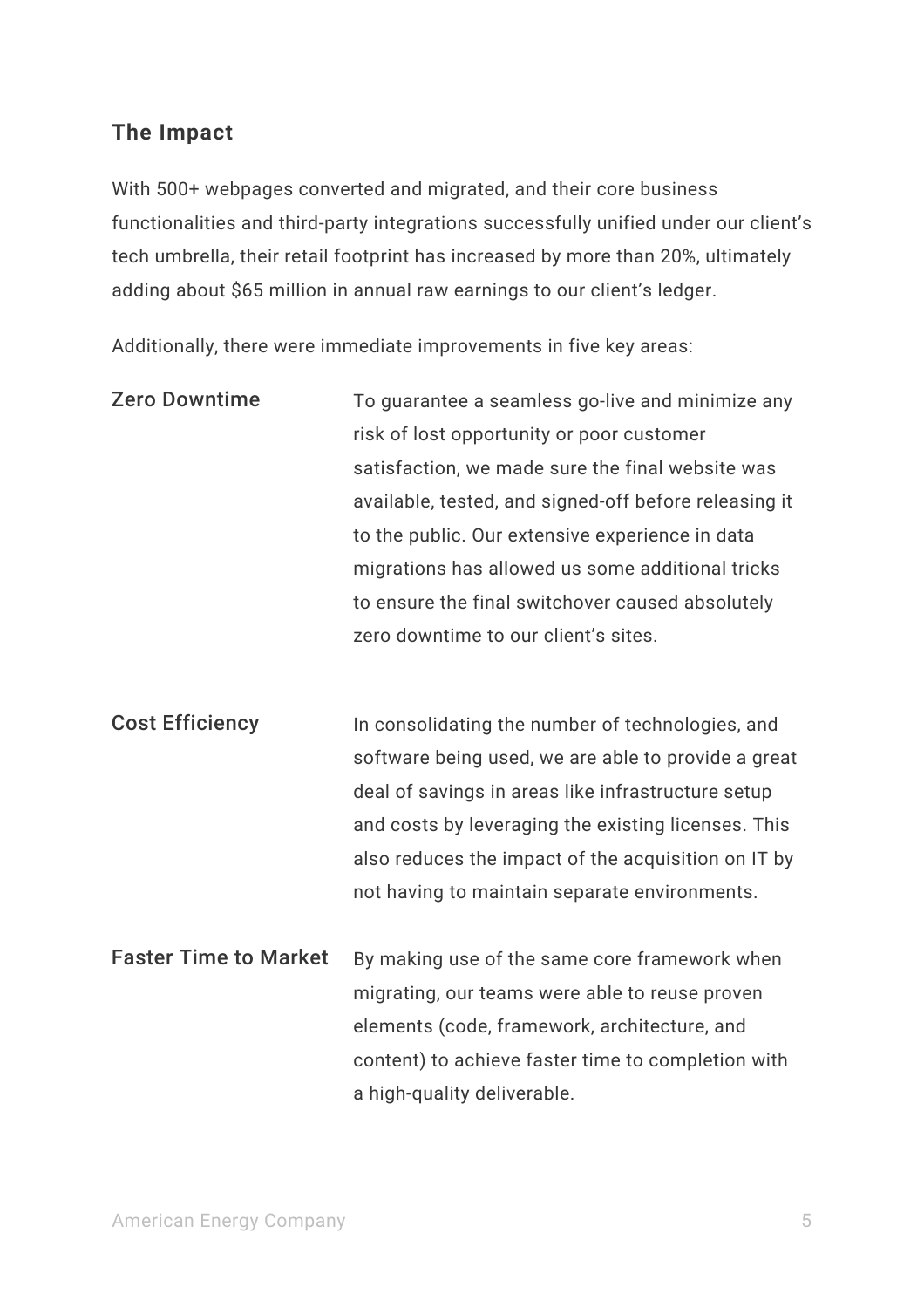**Continuous** Improvement and Future Innovation

Now that all brands operate under the same technical umbrella, IT and DevOps can focus their team's growth and specialization in one area, rather than having 30+ team members learn and maintain multiple different technologies. This also provides significant ongoing cost and effort savings as we enhance the core tech stack.

We took extra care to ensure a comprehensive knowledge transfer of all aspects of the entire technical stack, which has enabled the client's developers to invest their time and focus on developing enhancements that can be utilized across all brands, through a single code base.

| <b>Brand consistency</b> | Content authoring is consistent across all of our     |
|--------------------------|-------------------------------------------------------|
|                          | client's brands, enabling a single person the ability |
|                          | to work on any of the brands without depending on     |
|                          | other departments or a technical background.          |

"Content Bloom has a deep understanding of not only the technical aspect of the digital world, but also maintains a strong sense of how the business/customer life cycle is impacted by the changes we make."

- Client Team Lead